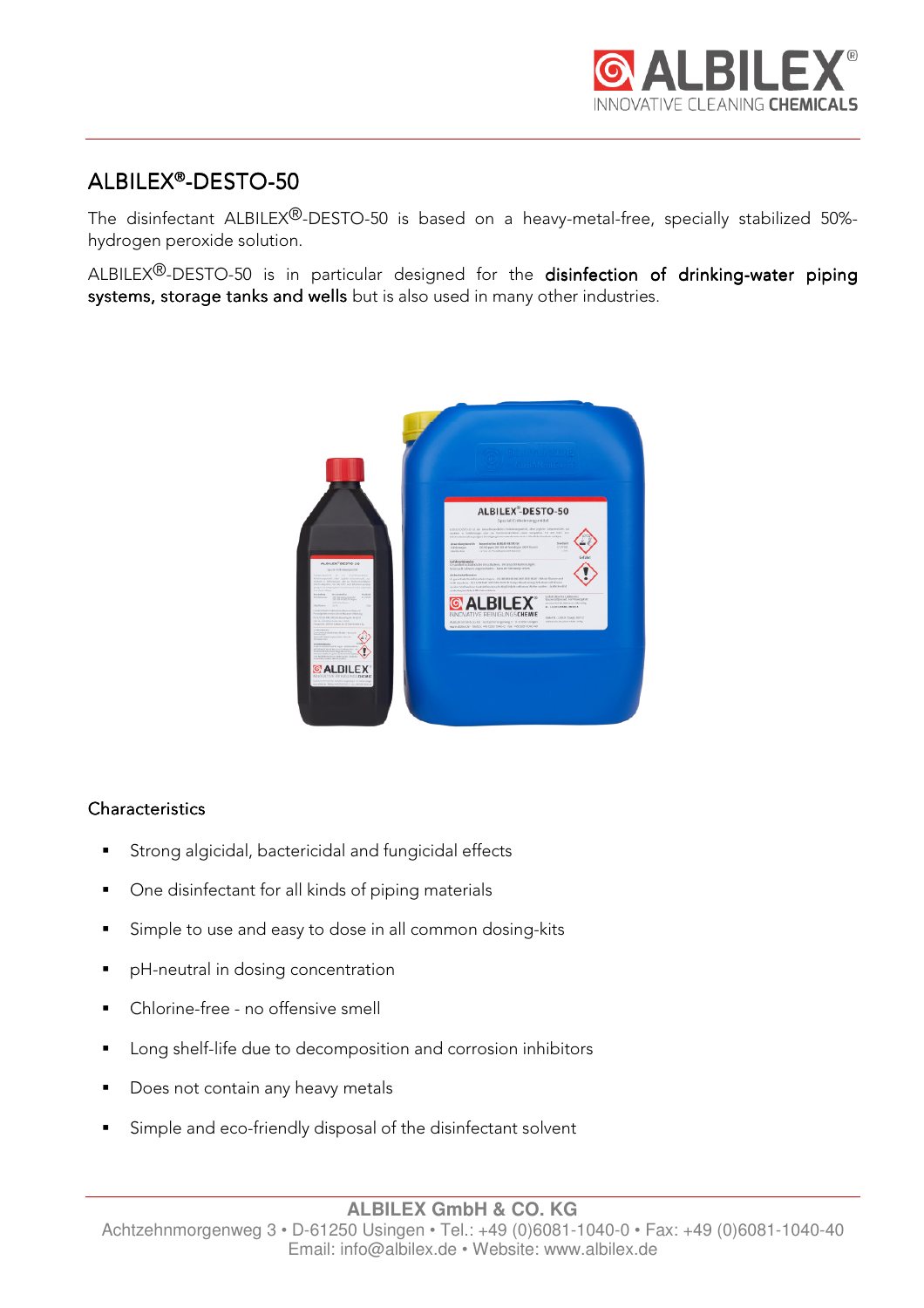## Application

Use in piping systems: ALBILEX<sup>®</sup>-DESTO-50 is added directly to the water when filling the pipe section to be disinfected by means of a dosing-kit. The filling process under addition of ALBILEX $\mathbb{B}$ -DESTO-50 is to be continued until the measured hydrogen peroxide concentration is 50 ppm at the run out. The following table shows the required dosage of ALBILEX<sup>®</sup>-DESTO-50:

## Dilution ratio ALBILEX<sup>®</sup>-DESTO-50 for different applications:

| Application area               | Dosing concentration of ALBILEX <sup>®</sup> -DESTO-50 | ExposureTime    |
|--------------------------------|--------------------------------------------------------|-----------------|
| Disinfection of piping-systems | 200-800 ppm (200-800 ml DESTO-50 per 1000l water)      | 12-24 hrs       |
| Disinfection of tank-surfaces  | 1-2% (1-2 Ltr. DESTO-50 per 100l water)                | 1 <sub>hr</sub> |
| Disinfection of wells          | After cleaning and regeneration: 100 - 200 ppm         | $6 - 24$ hrs    |
|                                | In case of bactericidal contamination: 200 - 400 ppm   | $6 - 24$ hrs    |

Disinfection of piping-systems: In case of a reduced exposure time the dosage concentration of ALBILEX<sup>®</sup>-DESTO-50 has to be increased up to 400-500 ppm (= 400-500 ml ALBILEX<sup>®</sup>-DESTO-50 per 1000 litres of water). The concentration of ALBILEX<sup>®</sup>-DESTO-50 (recommended: 100 ppm) is measured by means of ALBILEX<sup>®</sup>-H<sub>2</sub>O<sub>2</sub>-test-sticks (Art.-Code.: 190151). After 12 hours exposure time the hydrogen peroxide concentration should be at least 10 ppm; otherwise the injection procedure has to be repeated.

Consumption of ALBILEX®-DESTO-50 per km piping length in case of a recommended dosage of 200 ppm (= 200 mg/l):

| Diameter of pipe in mm (DN) | Dosage (litre per km) of ALBILEX®-DESTO-50 |
|-----------------------------|--------------------------------------------|
| 50                          | 0.4                                        |
| 75                          | 0.8                                        |
| 100                         | 1.6                                        |
| 150                         | 3.6                                        |
| 200                         | 6.4                                        |
| 250                         | 10.0                                       |
| 300                         | 14.0                                       |
| 350                         | 20.0                                       |
| 400                         | 26.0                                       |
| 450                         | 32.0                                       |
| 500                         | 40.0                                       |

Disinfection of surfaces: ALBILEX®-DESTO-50 is diluted with water according to the above table. The disinfectant is applied to the surface of the tank with a low-pressure sprayer. After an exposure of 1 hour fill tank to a level of 5-10 cm with fresh water and empty tank directly afterwards. Then the tank may be refilled with drinking water.